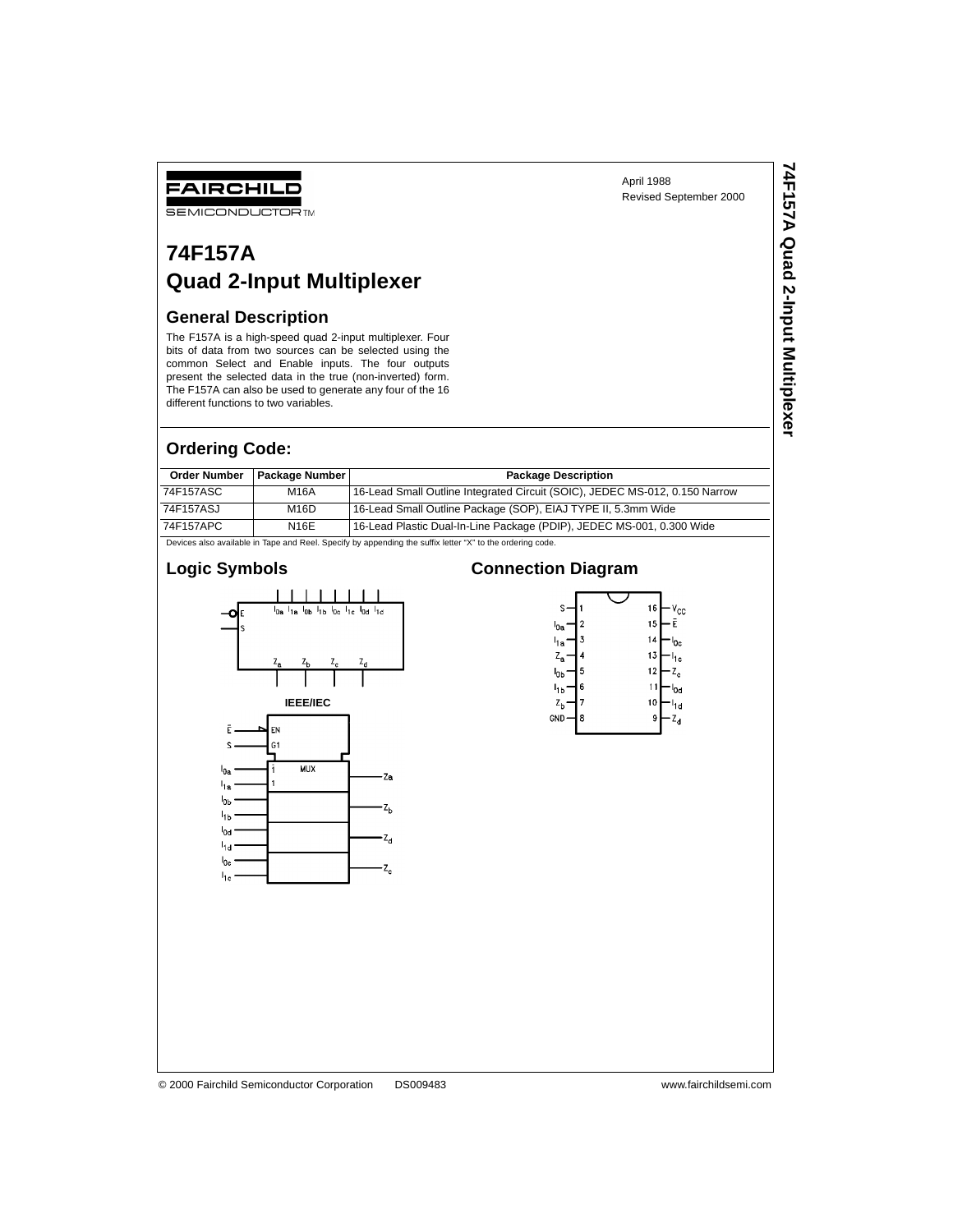#### **Unit Loading/Fan Out**

|                     |                           | U.L.            | Input $I_{\text{H}}/I_{\text{H}}$       |  |  |
|---------------------|---------------------------|-----------------|-----------------------------------------|--|--|
| <b>Pin Names</b>    | <b>Description</b>        | <b>HIGH/LOW</b> | Output I <sub>OH</sub> /I <sub>OI</sub> |  |  |
| $I_{0a}$ - $I_{0d}$ | Source 0 Data Inputs      | 1.0/1.0         | $20 \mu A/-0.6 \text{ mA}$              |  |  |
| $I_{1a}$ - $I_{1d}$ | Source 1 Data Inputs      | 1.0/1.0         | 20 µA/-0.6 mA                           |  |  |
| Ē                   | Enable Input (Active LOW) | 1.0/1.0         | 20 µA/-0.6 mA                           |  |  |
| S                   | Select Input              | 1.0/1.0         | 20 µA/-0.6 mA                           |  |  |
| $Z_a-Z_d$           | Outputs                   | 50/33.3         | $-1$ mA/20 mA                           |  |  |

#### **Truth Table**

|   | Output |    |    |   |
|---|--------|----|----|---|
| Ē | s      | ı0 | ı, | z |
| н | Χ      | Χ  | Χ  |   |
| L | н      | X  | L  |   |
|   | н      | X  | н  | Н |
|   |        |    | X  |   |
|   |        | Н  | X  | Н |

H = HIGH Voltage Level  $L =$  LOW Voltage Level

 $X =$ Immaterial

#### **Functional Description**

The F157A is a quad 2-input multiplexer. It selects four bits of data from two sources under the control of a common Select input (S). The Enable input  $(\overline{E})$  is active LOW. When  $\overline{E}$  is HIGH, all of the outputs (Z) are forced LOW regardless of all other inputs. The F157A is the logic implementation of a 4-pole, 2-position switch where the position of the switch is determined by the logic levels supplied to the Select input. The logic equations for the outputs are shown below:

#### $Z_n = \overline{E} \cdot (I_{1n}S + I_{0n} \overline{S})$

A common use of the F157A is the moving of data from two groups of registers to four common output busses. The particular register from which the data comes is determined by the state of the Select input. A less obvious use is as a function generator. The F157A can generate any four of the 16 different functions of two variables with one variable common. This is useful for implementing highly irregular logic.



www.fairchildsemi.com 2